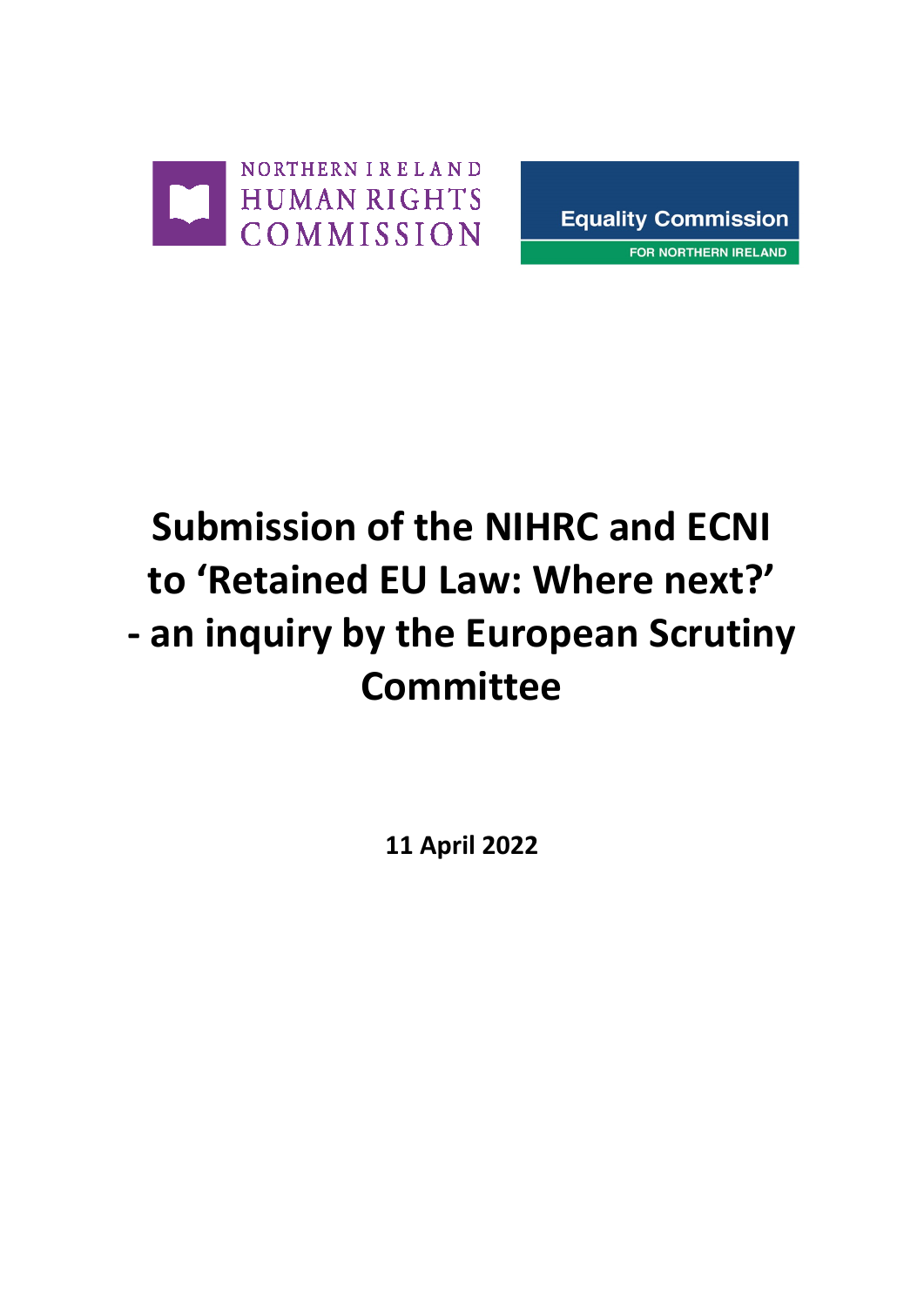#### **Summary of recommendations**

- **2.5 The Commissions recommend that any detailed proposals to amend the categorisation or treatment of what is currently 'retained EU law' should include safeguards to prevent any breach of human rights and equality obligations deriving from the UK EU Withdrawal Agreement, including Protocol Article 2.**
- **3.3 The Commissions recommend that the Committee scrutinises proposed changes to rules around interpretation and application of EU-derived domestic law, for compliance with Protocol Article 2.**
- **4.7 The Commissions recommend that amendment or repeal of Retained EU Law, affecting human rights and/or equality protections in Northern Ireland, should be progressed on the basis of continuing adherence to the UK constitutional convention of providing for policy change via the primary legislative process, with technical and operational detail addressed in subordinate legislation. This applies to amending or repealing legislation that emanates from either Westminster, as regards laws that impact on rights relating to human rights and equality in Northern Ireland, or from the NI Assembly.**
- **5.9 The Commissions advise that the UK Government has made internationally binding commitments in relation to the supremacy of the UK EU Withdrawal Agreement and EU law made applicable under it, which are central to the enforcement of the human rights and equality commitment under Protocol Article 2. The Commissions recommend that no change be made which would weaken Article 2, its enforceability or oversight mechanisms.**
- **7.11 The Commissions recommend that, irrespective of the categorisation of retained EU law, particular caution be exercised in amending or repealing EUderived domestic legislation in areas which overlap transferred and reserved or excepted matters relating to NI.**
- **7.12 The Commissions recommend that Explanatory Notes to any legislation, primary or secondary, either passed by Westminster or the NI Assembly, which amends or repeals legislation, including retained EU law, and that impacts on human rights or equality protections in NI, should indicate the consideration given to compliance with Protocol Article 2.**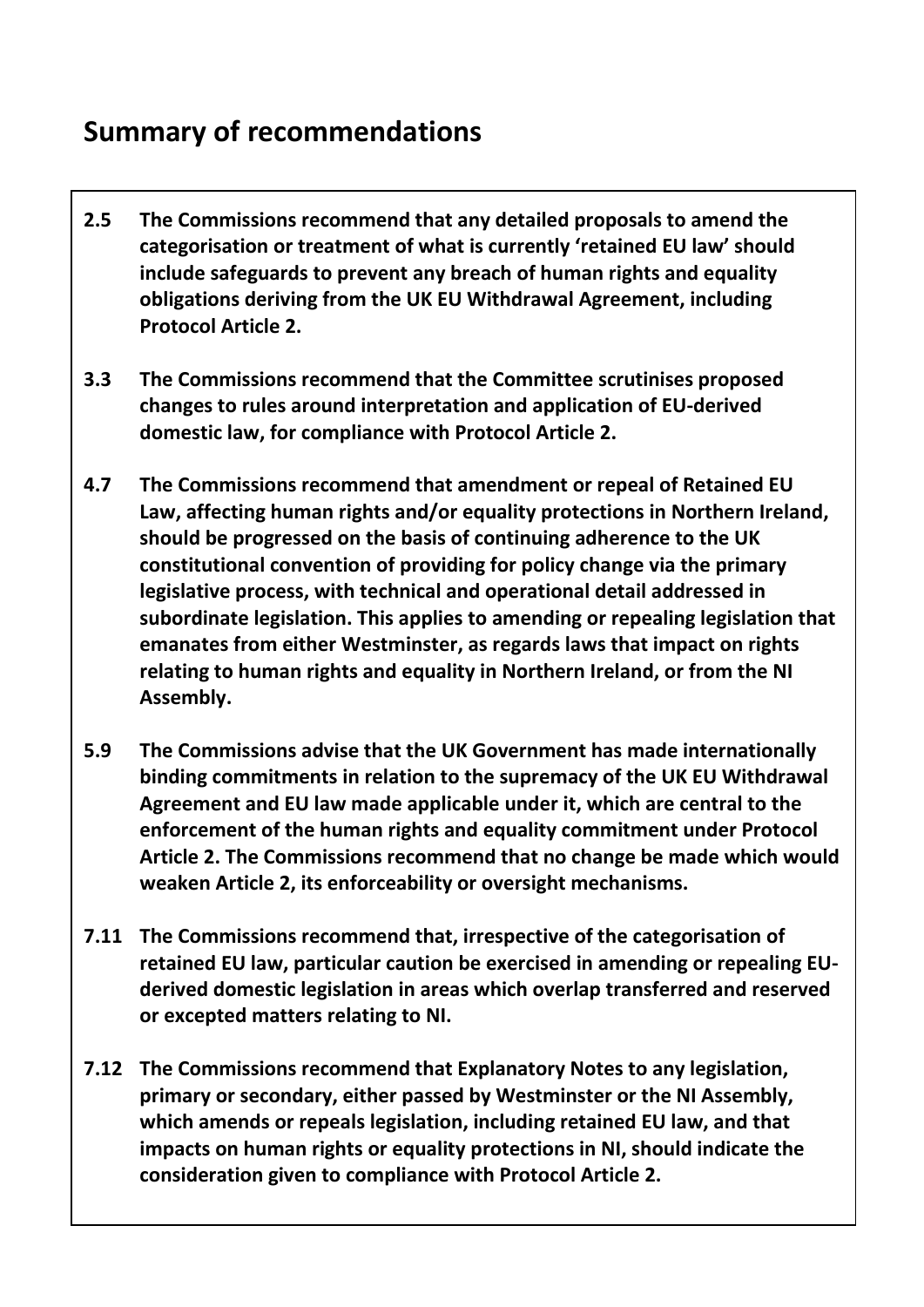# **1.0 Introduction**

- 1.1 The Northern Ireland Human Rights Commission (the NIHRC), pursuant to section 69(1) the Northern Ireland Act 1998, reviews the adequacy and effectiveness of law and practice relating to the protection of human rights in Northern Ireland (NI).
- 1.2 The Equality Commission for Northern Ireland (ECNI) is an independent public body established under the Northern Ireland Act 1998. Its powers and duties derive from a number of equality statutes providing protection against discrimination on the grounds of age, disability, race, religion and political opinion, sex and sexual orientation. Its remit also includes overseeing the statutory duties on public authorities on the promotion of equality of opportunity and good relations under Section 75 of the Northern Ireland Act 1998.
- 1.3 NIHRC and ECNI, pursuant to section 78A(1) and 79B(1) of the Northern Ireland Act 1998, respectively, monitor the implementation of Article 2(1) of the Protocol on Ireland/Northern Ireland (Protocol Article 2) in the EU Withdrawal Agreement.
- 1.4 The EU (Withdrawal Agreement) Act 2020 empowers the Commissions to monitor, advise, report on, promote, and enforce the implementation of Article 2(1) of the Ireland/Northern Ireland Protocol ('the Protocol') to the UK-EU Withdrawal Agreement.
- 1.5 In accordance with these functions, the Commissions provide this joint submission to the House of Commons European Scrutiny Committee inquiry on retained EU law (REUL).
- 1.6 The Commissions welcome this opportunity to provide written evidence and are available to provide a further oral briefing if this could provide further assistance to the Committee. In this briefing, the Commissions have focused on addressing only those questions in the call for evidence which fall within the scope of our respective roles and remit.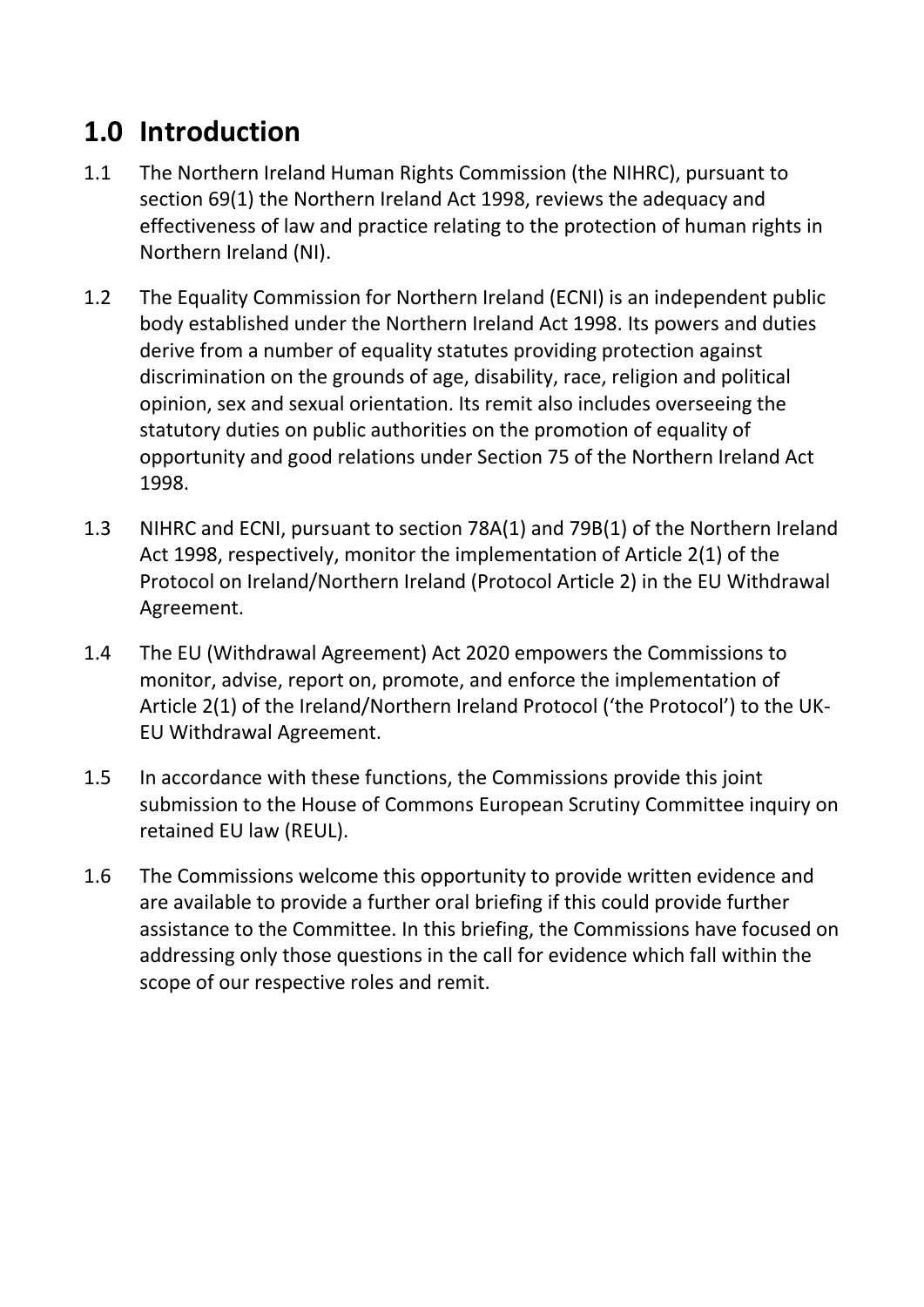#### **2.0 Retained EU Law as a category of domestic law**

2.1 Article 2(1) of the Ireland /Northern Ireland Protocol to the UK EU Withdrawal Agreement, states:

> The UK shall ensure that no diminution of rights, safeguards or equality of opportunity, as set out in that part of the 1998 Agreement entitled Rights, Safeguards and Equality of Opportunity results from its withdrawal from the Union, including in the area of protection against discrimination, as enshrined in the provisions of Union law listed in Annex 1 to this Protocol, and shall implement this paragraph through dedicated mechanisms.

- 2.2 This means, first of all, that the UK Government must ensure that certain rights, safeguards and equality of opportunity protections are not diminished as a result of the UK leaving the EU. In addition, Protocol Article 2 requires the law in Northern Ireland ('NI') to 'keep pace' with EU law developments falling within the six EU Equality Directives listed in Annex 1 to the Protocol<sup>1</sup> where minimum standards of protection are increased. <sup>2</sup> To fall within scope of Protocol Article 2, the human right or equality protection in question must be covered by the relevant chapter of the Belfast (Good Friday) Agreement and have been underpinned by EU law, binding on the UK on or before 31 December 2020 and protected in NI law on or before 31 December 2020.
- 2.3 The UK Government has therefore made an international treaty commitment under Protocol Article 2, in relation to standards that will be protected in law in certain areas, many of which fall within the current classification of 'retained EU law'. This commitment has been incorporated into domestic law as referenced in section 5 below, regarding supremacy.
- 2.4 As is clear from its text, however, the categorisation of EU-derived domestic provisions as REUL or otherwise, is not material to whether provisions fall within the scope of Protocol Article 2 (or engage other treaty obligations).

<sup>1</sup> Council Directive 2004/113/EC of 13 December 2004 implementing the principle of equal treatment between men and women in the access to and supply of goods and services; Directive 2006/54/EC of the European Parliament and of the Council of 5 July 2006 on the implementation of the principle of equal opportunities and equal treatment of men and women in matters of employment and occupation; Council Directive 2000/43/EC of 29 June 2000 implementing the principle of equal treatment between persons irrespective of racial or ethnic origin; Council Directive 2000/78/EC of 27 November 2000 establishing a general framework for equal treatment in employment and occupation; Directive 2010/41/EU of the European Parliament and of the Council of 7 July 2010 on the application of the principle of equal treatment between men and women engaged in an activity in a self-employed capacity and repealing Council Directive 86/613/EEC; Council Directive 79/7/EEC of 19 December 1978 on the progressive implementation of the principle of equal treatment for men and women in matters of social security.

<sup>&</sup>lt;sup>2</sup> See Protocol Article 13(3) and, for commentary, Northern Ireland Office, 'UK Government Commitment to "no diminution of rights, safeguards and equality of opportunity" in Northern Ireland: What does it mean and how will it be implemented?', (NIO, 2020), at para 13.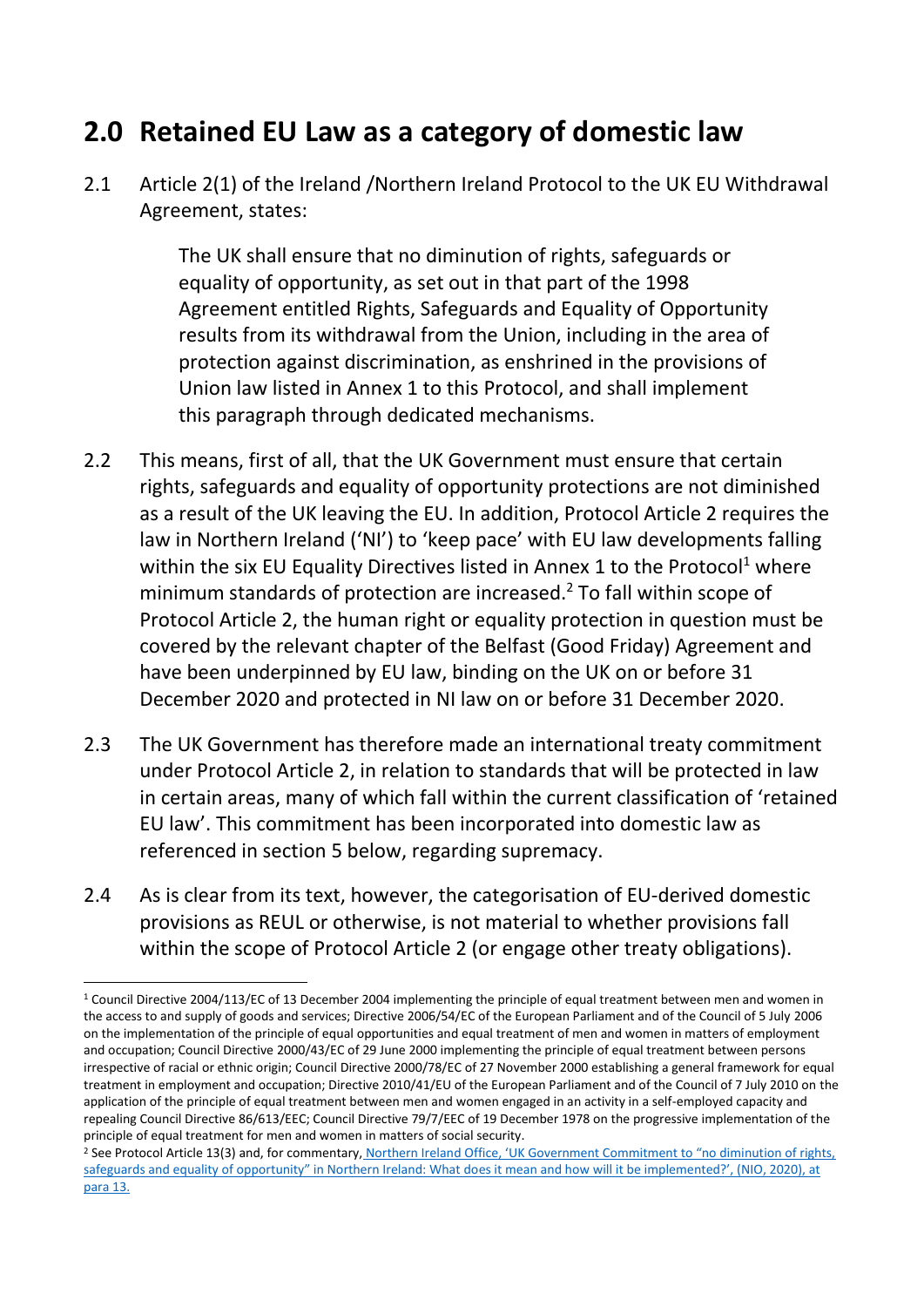Equally, if current REUL provisions are entirely replaced by new domestic legislation, its content is what will determine the extent to which the Act, or particular provisions of it, falls within the scope of Protocol Article 2.

2.5 **The Commissions recommend that any detailed proposals to amend the categorisation or treatment of what is currently 'retained EU law' should include safeguards to prevent any breach of human rights and equality obligations deriving from the UK EU Withdrawal Agreement, including Protocol Article 2.** 

#### **3.0 Principles and Concepts of EU law**

3.1 Article 4(3) of the UK EU Withdrawal Agreement states that:

The provisions of this Agreement referring to Union law or to concepts or provisions thereof shall be interpreted and applied in accordance with the methods and general principles of Union law.

- 3.2 Protocol Article 2 imposes an obligation of result, so while the form of the legislation can change, the no diminution requirement applies to the substance of the rights protected as well as to the procedural safeguards relevant to implementation and enforcement of rights. Changes to the status of EUderived UK law which, for example, excluded specific EU general principles, changed how courts interpret that law, and/or reduced or limited the means by which rights can be asserted or enforced, could therefore potentially constitute a diminution of rights.
- 3.3 **The Commissions recommend that the Committee scrutinises proposed changes to rules around interpretation and application of EU-derived domestic law, for compliance with Protocol Article 2.**

#### **4.0 Amendment or repeal of Retained EU Law**

- 4.1 Procedures for the amendment and repeal of retained EU law should be considered in light of UK constitutional conventions as to the appropriate use of primary and subordinate legislation, to ensure robust democratic scrutiny of policy change. For the Commissions, this is particularly important in respect of policy change impacting human rights and equality.
- 4.2 The Commissions are mindful of concerns expressed about increasing reliance on delegated powers given the limited scrutiny of such legislation, deriving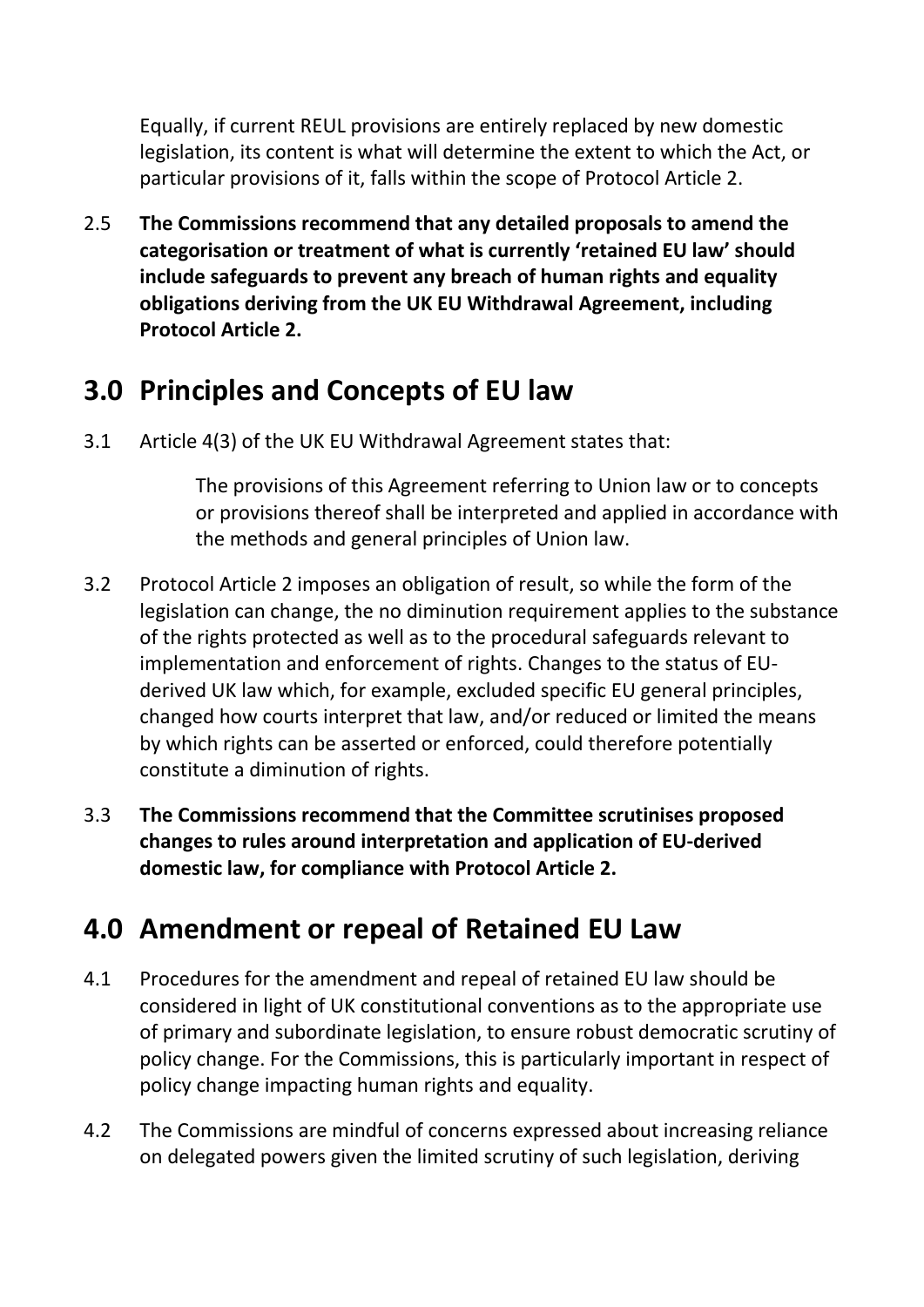from the speed with which it is considered, the volume of instruments and the absence of detailed debate or amending stages. A recent expression of this is seen in the House of Lords Sub-Committee on the Constitution which reported in 2018:

As part of our scrutiny of bills, and from the work of the DPRRC [Delegated Powers and Regulatory Reform Committee], we have identified a number of recurring problems with delegated powers. We have observed an increasing and constitutionally objectionable trend for the Government to seek wide delegated powers, that would permit the determination as well as the implementation of policy. In recent years the Government has sought to create criminal offences and establish public bodies through delegated powers. This is constitutionally unacceptable.

…If the Government uses delegated powers to propose secondary legislation which makes technical provision within the boundaries of the policy and has previously been agreed in primary legislation, Parliament is unlikely to wish to block statutory instruments. However, we are concerned that these boundaries are not always respected and that ministers may seek to use statutory instruments to give effect to significant policy decisions. Without a genuine risk of defeat, and no amendment possible, Parliament is doing little more than rubberstamping the Government's secondary legislation. This is constitutionally unacceptable.<sup>3</sup>

- 4.3 It is acknowledged that during the UK's membership of the EU, significant change was introduced via subordinate legislation, but it is worth noting that this was in the context of the policy having been decided by Member States, including the UK, at EU level and set out in Directives.
- 4.4 The Commissions would therefore caution against a standard approach facilitating amendment or repeal of REUL by an 'accelerated procedure' or subordinate legislation, particularly in light of the UK Government's human rights and equality obligations under Protocol Article 2 and the volume of REUL relevant to that commitment. Excessive reliance on secondary legislation could increase the risk of a breach of treaty commitments.

<sup>&</sup>lt;sup>3</sup> The Legislative Process: The Delegation of Powers, 16th Report of Session 2017-19, HL Paper 225, House of Lords Select Committee on the Constitution, at paragraphs 50 and 110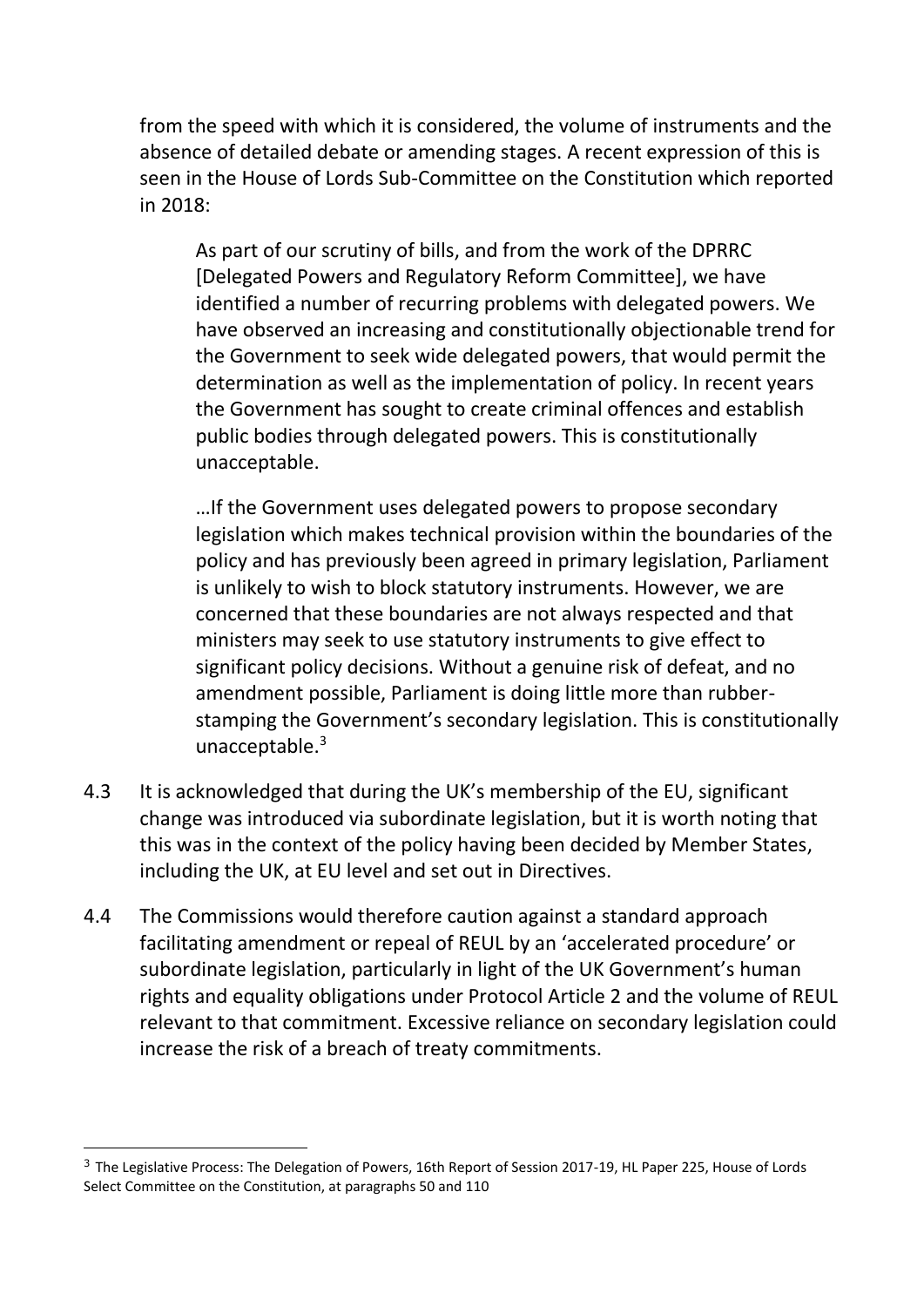- 4.5 Now that the UK has withdrawn from the EU, there is no reason not to maintain the convention of ensuring full democratic scrutiny of provisions introducing policy change.
- 4.6 The Commissions advise that the need for procedures that ensure robust scrutiny of legislation aimed at amending or repealing human rights and equality law in Northern Ireland, including that deriving from EU obligations, applies to both the devolved institutions in Northern Ireland as well as the UK Parliament. It will be noted that equality law is largely a transferred matter, whereas the observation and implementation of international obligations, including the ECHR, remains excepted under Schedule 2 to the Northern Ireland Act 1998.
- 4.7 **The Commissions recommend that amendment or repeal of Retained EU Law, affecting human rights and/or equality protections in Northern Ireland, should be progressed on the basis of continuing adherence to the UK constitutional convention of providing for policy change via the primary legislative process, with technical and operational detail addressed in subordinate legislation. This applies to amending or repealing legislation that emanates from either Westminster, as regards laws that impact on rights relating to human rights and equality in Northern Ireland, or from the NI Assembly.**

# **5.0 Supremacy of EU law**

- 5.1 UK and EU commitments in Article 4 of the UK EU Withdrawal Agreement, including to the supremacy of its terms and of EU law made applicable under it, are central to the enforceability of the Protocol Article 2 commitment on the protection of human rights and equality and the means by which individuals can assert their rights before a domestic court.
- 5.2 Article 4(1) of the UK EU Withdrawal Agreement states that:

The provisions of this Agreement and the provisions of Union law made applicable by this Agreement shall produce in respect of and in the United Kingdom the same legal effects as those which they produce within the Union and its Member States.

5.3 It goes on to provide for individual redress such that a person can "rely directly on the provisions contained or referred to in this Agreement which meet the conditions for direct effect under Union law".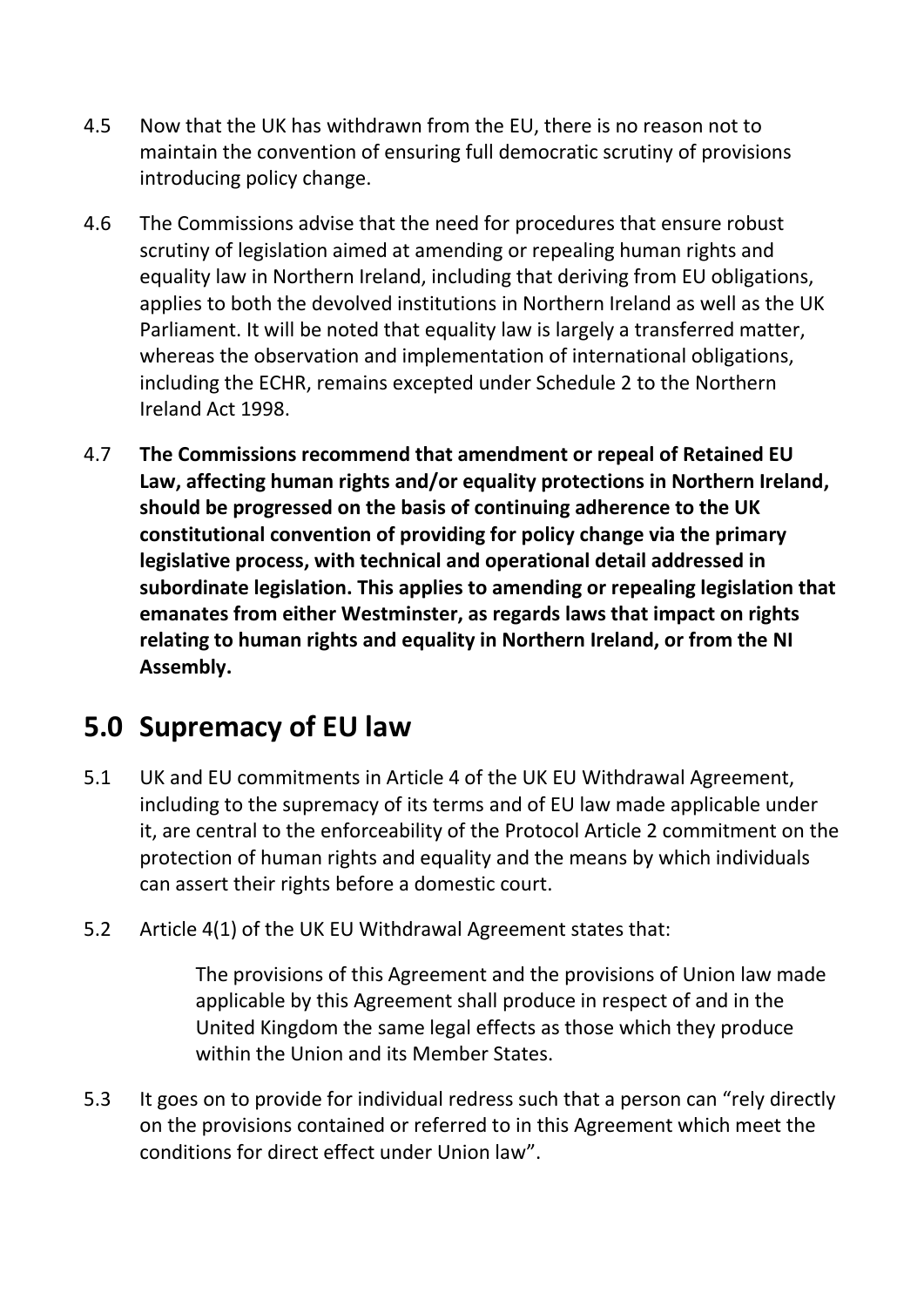- 5.4 Article 4(2) requires the UK to ensure compliance with the above, including as regards the power of judicial and administrative authorities to "disapply inconsistent or incompatible domestic provisions", which must be provided for in primary legislation.<sup>4</sup>
- 5.5 The UK has incorporated the Withdrawal Agreement, including the Protocol, into domestic law through the EU (Withdrawal Agreement) Act 2020.<sup>5</sup> Section 7A of the EU (Withdrawal) Act 2018 provides that all rights, obligations and remedies from Withdrawal Agreement, including Protocol Article 2, are recognised and protected in domestic law.
- 5.6 The principle of supremacy of EU law obligations over the domestic law provisions is closely linked to that of direct effect.<sup>6</sup> Direct effect enables individuals immediately to invoke an EU provision before a national court. Article 4 acknowledges that this principle applies to the provisions of the UK-EU Withdrawal Agreement, where such provisions meet the conditions for direct effect.<sup>7</sup> This includes Protocol Article 2, and any EU measure given effect by it. For a provision of EU law to have direct effect it must be set out in unconditional and unequivocal terms and be sufficiently clear and precise to be invoked by an individual.<sup>8</sup>
- 5.7 In its Explainer on Protocol Article 2, the UK Government acknowledges this wider legal context and framing of the commitment, confirming that: Given that under Article 4 of the Withdrawal Agreement, incorporated into domestic law through the EU (Withdrawal Agreement) Act 2020, all provisions in the Withdrawal Agreement and the provisions of Union law that it makes applicable in the UK have the same legal effect in the UK as in the EU and its Member States, individuals will also be able to bring challenges to the Article 2(1) commitment directly before the domestic courts".<sup>9</sup>

<sup>4</sup> Article 4(2), UK-EU Withdrawal Agreement.

<sup>5</sup> Sections 6(2)(ca) and 24(1)(aa) of the Northern Ireland Act 1998 limit the competence of the NI Assembly and Executive and proscribe making any law which is incompatible with Protocol Article 2.

<sup>6</sup> *Daniel Adam Popławski (European Arrest Warrant)*, C-573/17, 24 June 2019, at para 59-65; *Flaminio Costa v ENEL*, Case 6/64, 15 July 1964; *Internationale Handelsgesellschaft mbH v Einfuhr und Vorratsstelle für Getreide und Futtermittel*, Case 11/70, 17 December 1970, at para 3; Amministrazione delle Finanze dello Stato v Simmenthal SpA, Case 106/77, 9 March 1978.

<sup>7</sup> Article 4(1), UK-EU Withdrawal Agreement 2020: "legal or natural persons shall in particular be able to rely directly on the provisions contained or referred to in this Agreement which meet the conditions for direct effect under Union law".

<sup>8</sup> *Gassmayr v Bundesminister für Wissenschaft und Forschung*, Case C-194/08, 1 July 2010, at para 44 and 45.

<sup>9</sup> NI Office, 'UK Government Commitment to "No Diminution of Rights, Safeguards and Equality of Opportunity" in Northern Ireland: What does it Mean and How will it be Implemented?' (NIO, 2020), at para 29; Letter from Robin Walker MP, Minister of State for NI to Professor Christopher McCrudden, 26 February 2020.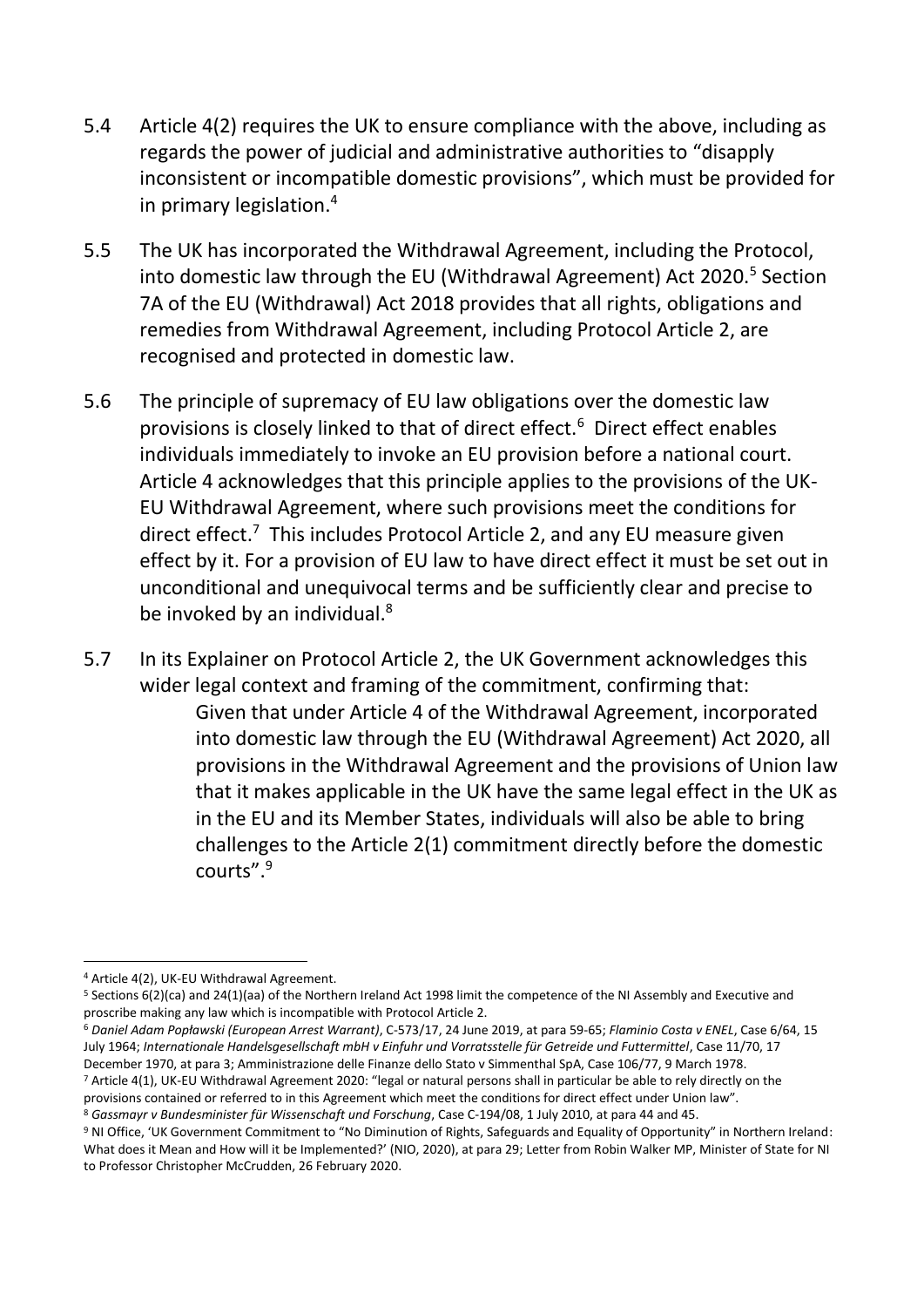- 5.8 The UK and EU commitments in Article 4 of the UK EU Withdrawal Agreement, including to the supremacy of its terms and of EU law made applicable under it, also provide an important basis for the exercise of the Commissions' oversight power to initiate, support or intervene in legal proceedings in relation to Protocol Article 2.<sup>10</sup>
- 5.9 **The Commissions advise that the UK Government has made internationally binding commitments in relation to the supremacy of the UK EU Withdrawal Agreement and EU law made applicable under it, which are central to the enforcement of the human rights and equality commitment under Protocol Article 2. The Commissions recommend that no change be made which would weaken Article 2, its enforceability or oversight mechanisms.**

#### **6.0 Retained EU Case law & CJEU jurisprudence**

- 6.1 Article 4(4) of the UK-EU Withdrawal Agreement provides that any EU law concept or provision referred to in that Agreement shall, in its implementation and application, be interpreted in conformity with the relevant case law of the Court of Justice of the EU (CJEU) handed down on or before 31 December  $2020$ <sup>11</sup> In addition, Article 4(5) provides that judicial and administrative authorities shall have "due regard" to relevant CJEU case law handed down on or after 1 January 2021.<sup>12</sup>
- 6.2 The protection of rights, safeguards and equality of opportunity in Protocol Article 2 includes an overarching non-diminution guarantee, which freezes the baseline of rights and safeguards to those that applied on 31 December 2020.<sup>13</sup> Therefore, in line with Article 4(4) and (5) of the Withdrawal Agreement, the interpretation and application of these rights must, as a minimum, conform with the body of CJEU jurisprudence, including insofar as it relates to general principles and the EU Charter of Fundamental Rights, on 31 December 2020. Any subsequent CJEU decisions of relevance to Protocol Article 2 should as a minimum be given due regard by judicial and administrative authorities.

<sup>1</sup> <sup>10</sup> Sections 78C-78D, Northern Ireland Act 1998

<sup>&</sup>lt;sup>11</sup> Article 4(1) and (2) apply both to the provisions of the Withdrawal Agreement and EU law made applicable by it, whereas the provisions in Article 4 (3-5) apply only to provisions of the Withdrawal Agreement referring to EU Law. 'Article 4 – Commentary' in Manuel Kellerbauer, Eugenia Dumitriu-Segnana, and Thomas Liefländer (ed) 'The UK-EU Withdrawal Agreement - A Commentary', (OUP, 2021), at 38.

<sup>12</sup> Article 4(4) and (5), UK-EU Withdrawal Agreement 2020

<sup>&</sup>lt;sup>13</sup> With the exception of the six equality directives in Annex 1, Article 2 sets a standard for 'no diminution' defined by the relevant EU standards underpinning the rights, safeguards and equality of opportunity protections in the Belfast (Good Friday) Agreement as they were on 31 December 2020.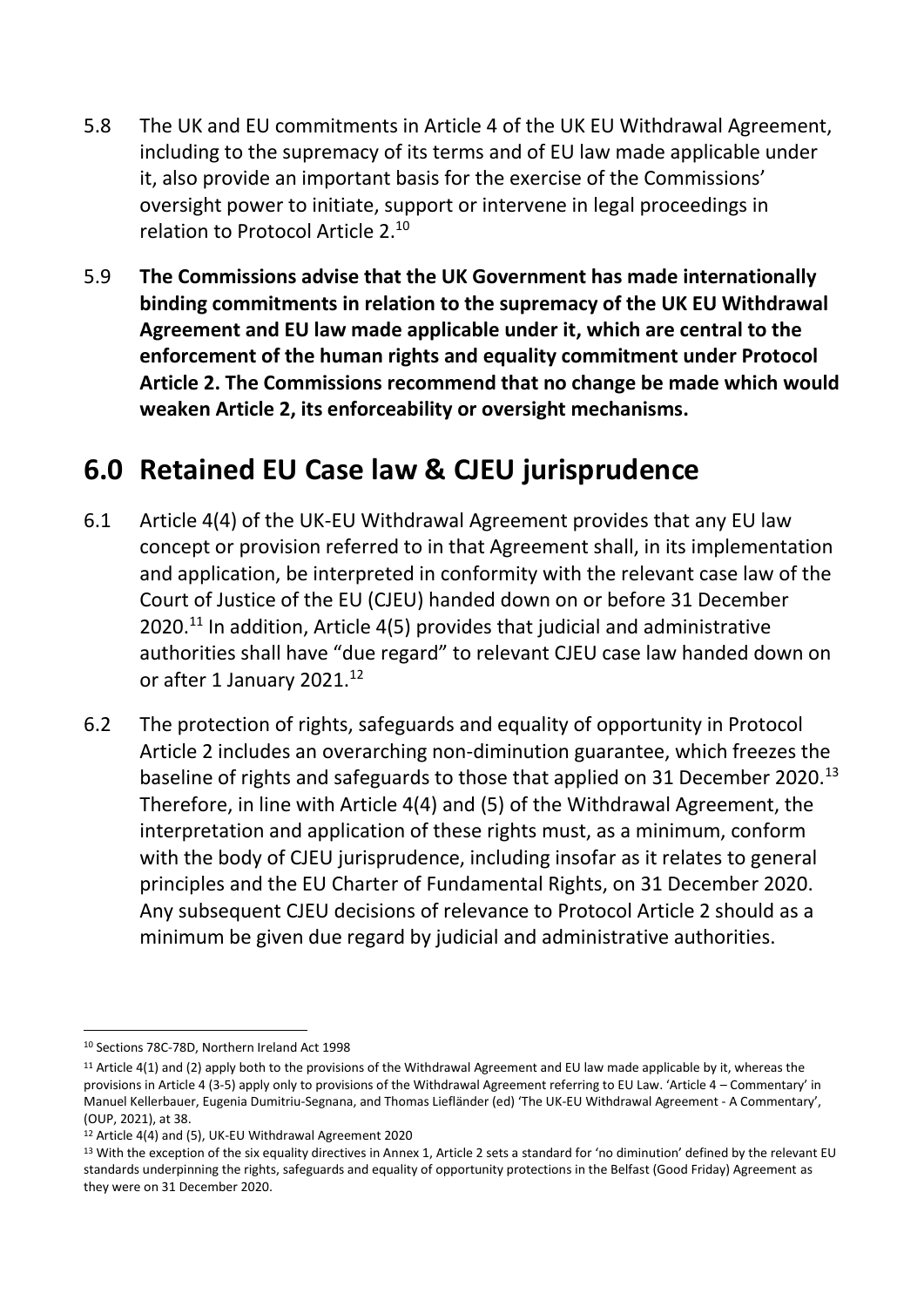6.3 In addition, Article 13(2) of the Protocol provides an important clarification, requiring continued alignment with CJEU jurisprudence regarding EU measures listed in the Protocol:

> Notwithstanding Article 4(4) and (5) of the Withdrawal Agreement, the provisions of this Protocol referring to Union law or to concepts or provisions thereof shall in their implementation and application be interpreted in conformity with the relevant case law of the Court of Justice of the European Union.

- 6.4 Therefore, this creates an additional obligation in respect of the Protocol, including Article 2. Annex 1 to the Protocol lists six equality directives, which as noted above, require dynamic alignment. The UK Government has accepted that "if the EU decides to amend or replace the substantive rights in those directives to improve the minimum levels of protection available, the corresponding substantive rights protections in Northern Ireland will also develop to take account of this".<sup>14</sup>
- 6.5 **The Commissions advise that, in line with Article 13 of the Protocol, the Annex 1 equality directives will continue to be informed by future CJEU rulings and, to the extent that such rulings evolve general principles of EU law, the EU Charter of Fundamental Rights and the relevant EU Treaty provisions, these will continue to have relevance in NI.<sup>15</sup>**

# **7.0 Retained EU law and devolution**

 $\overline{a}$ 

- 7.1 As an international treaty commitment, Protocol Article 2 binds the UK Government as well as devolved authorities and is domestically enforceable as outlined above.
- 7.2 Section 6 of the Northern Ireland Act 1998 provides that the NI Assembly is prohibited from making any law which is incompatible with Protocol Article 2. Section 24 of the 1998 Act also provides that all acts of Executive Ministers or NI Departments must be compatible with Protocol Article 2.
- 7.3 Where the UK Government is legislating for Northern Ireland in respect of reserved or excepted matters, Protocol Article 2 will require particular consideration, in line with section 7A of the EU (Withdrawal) Act 2018.

<sup>&</sup>lt;sup>14</sup> NI Office, 'UK Government Commitment to "No Diminution of Rights, Safeguards and Equality of Opportunity" in Northern Ireland: What does it Mean and How will it be Implemented?' (NIO, 2020), at para 12.

<sup>15</sup> Article 13(2) and 13(3), Ireland/Northern Ireland Protocol to the UK-EU Withdrawal Agreement. See also *Re SPUC Pro-Life Limited*  [2022] NIQB, at para 93.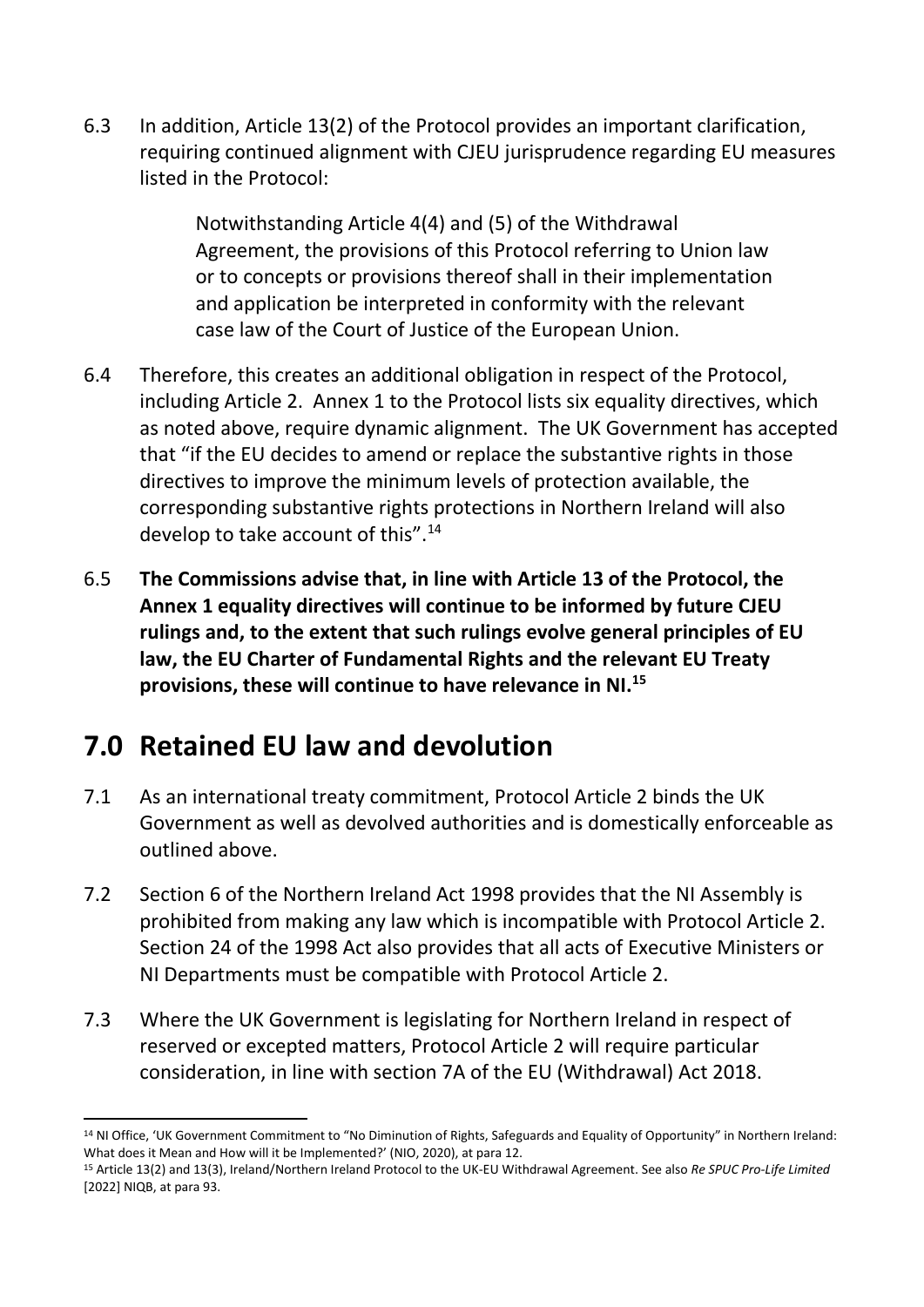- 7.4 An example of the interaction between retained EU law and devolved competence is provided by the Nationality and Borders Bill, currently in passage in the House of Lords.
- 7.5 Clause 67 of the Nationality and Borders Bill seeks to disapply retained EU law deriving from the Trafficking Directive to the extent that other measures within Part 5 of the Bill are inconsistent with it.
- 7.6 The Commissions take the view that protections resulting from the Trafficking Directive fall within the no diminution commitment under Protocol Article 2 and have expressed concern about compliance of the Bill with the Directive and therefore with Protocol Article 2.<sup>16</sup> It is not clear what, if any, consideration was given to Protocol Article 2 in the development of the Bill. There was, for example, no indication in the Explanatory Notes to the Bill as to what consideration was given by the Government in terms of its compliance with Protocol Article 2.
- 7.7 More generally, ensuring that the Explanatory Notes of proposed legislation, both primary and secondary, passed by Westminster outline what consideration has been given to Protocol Article 2 compliance assists not only the Commissions, but also the Committee, in terms of their role in scrutinising the UK Government's compliance with Protocol Article 2.
- 7.8 The Commissions have recommended that the House of Lords amend the Nationality and Borders Bill to remove Northern Ireland from the extent of Clause 67 (and other related Clauses), to avoid potential breach of Protocol Article 2.<sup>17</sup>
- 7.9 A complicating factor is that while immigration remains an excepted matter, matters relating to modern slavery and human trafficking are devolved.<sup>18</sup> The Explanatory Notes to the Bill indicate that Clause 67 "extends UK-wide insofar as any incompatibility is between the Directive and a provision that is reserved and extends across the UK" but that it does not extend to NI in respect of devolved matters.<sup>19</sup>
- 7.10 The Explanatory Notes also state that "none of the provisions within the Bill involve the UK Parliament legislating on a matter that is within the legislative

1

<sup>16</sup> See [Briefing Paper on the Modern Slavery and Human Trafficking and Electronic Travel Authorisation provisions in the Nationality](https://nihrc.org/publication/detail/joint-nihrc-ecni-briefing-paper-on-the-modern-slavery-and-human-trafficking-and-electronic-travel-authorisation-provisions-in-the-nationality-and-borders-bill)  [and Borders Bill \(NIHRC and ECNI, 2022\)](https://nihrc.org/publication/detail/joint-nihrc-ecni-briefing-paper-on-the-modern-slavery-and-human-trafficking-and-electronic-travel-authorisation-provisions-in-the-nationality-and-borders-bill) at para. 3.2 and section 4.

<sup>17</sup> [Ibid.](https://nihrc.org/publication/detail/joint-nihrc-ecni-briefing-paper-on-the-modern-slavery-and-human-trafficking-and-electronic-travel-authorisation-provisions-in-the-nationality-and-borders-bill) at para. 3.6.

<sup>18</sup> Department of Justice Northern Ireland Organised Crime Task Force Modern Slavery Strategy 2021-2022: 1.31

<sup>19</sup> Nationality and Borders Bill: Explanatory Notes, at para 865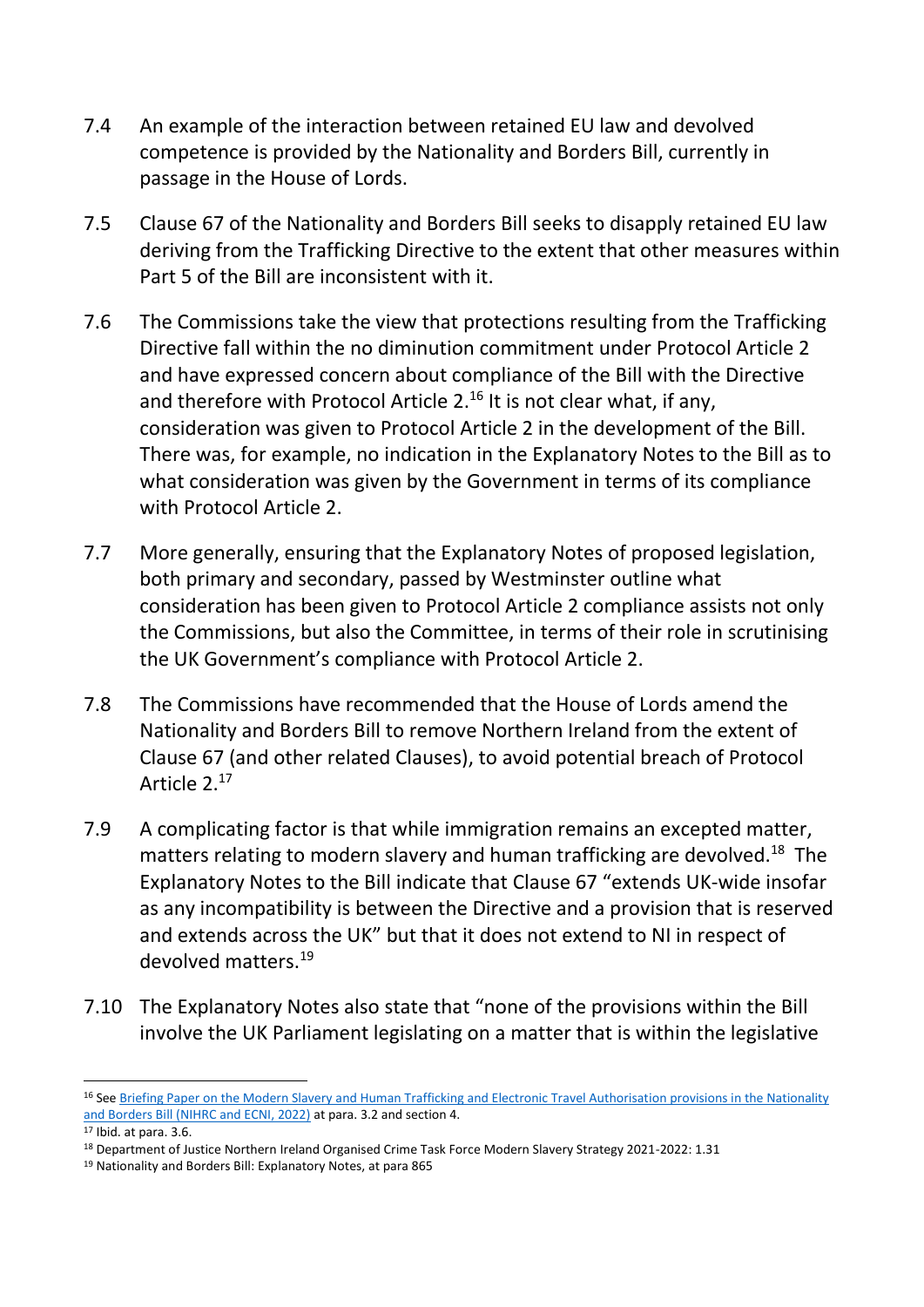competence of a devolved legislature" and therefore the UK Government does not need to seek consent from devolved legislatures under the terms of the Sewel Convention.<sup>20</sup> However, there are provisions within the Nationality and Borders Bill that diverge from the Human Trafficking and Exploitation (Criminal Justice and Support for Victims) Act (Northern Ireland) 2015, which makes provision relating to human trafficking in NI. **The Commissions advise that the UK Government is bound by Protocol Article 2 in respect of reserved, excepted and transferred matters relating to NI.** 

- 7.11 **The Commissions recommend that, irrespective of the categorisation of retained EU law, particular caution be exercised in amending or repealing EUderived domestic legislation in areas which overlap transferred and reserved or excepted matters relating to NI**.
- 7.12 **The Commissions recommend that Explanatory Notes to any legislation, primary or secondary, either passed by Westminster or the NI Assembly, which amends or repeals legislation, including retained EU law, and that impacts on human rights or equality protections in NI, should indicate the consideration given to compliance with Protocol Article 2.**

<sup>&</sup>lt;sup>20</sup> Explanatory notes at para 88; Under the terms of the Sewel Convention, the UK Parliament will not normally legislate with regard to matters within the legislative competence of the Scottish, Welsh or Northern Irish legislatures without the consent of the legislatures concerned.